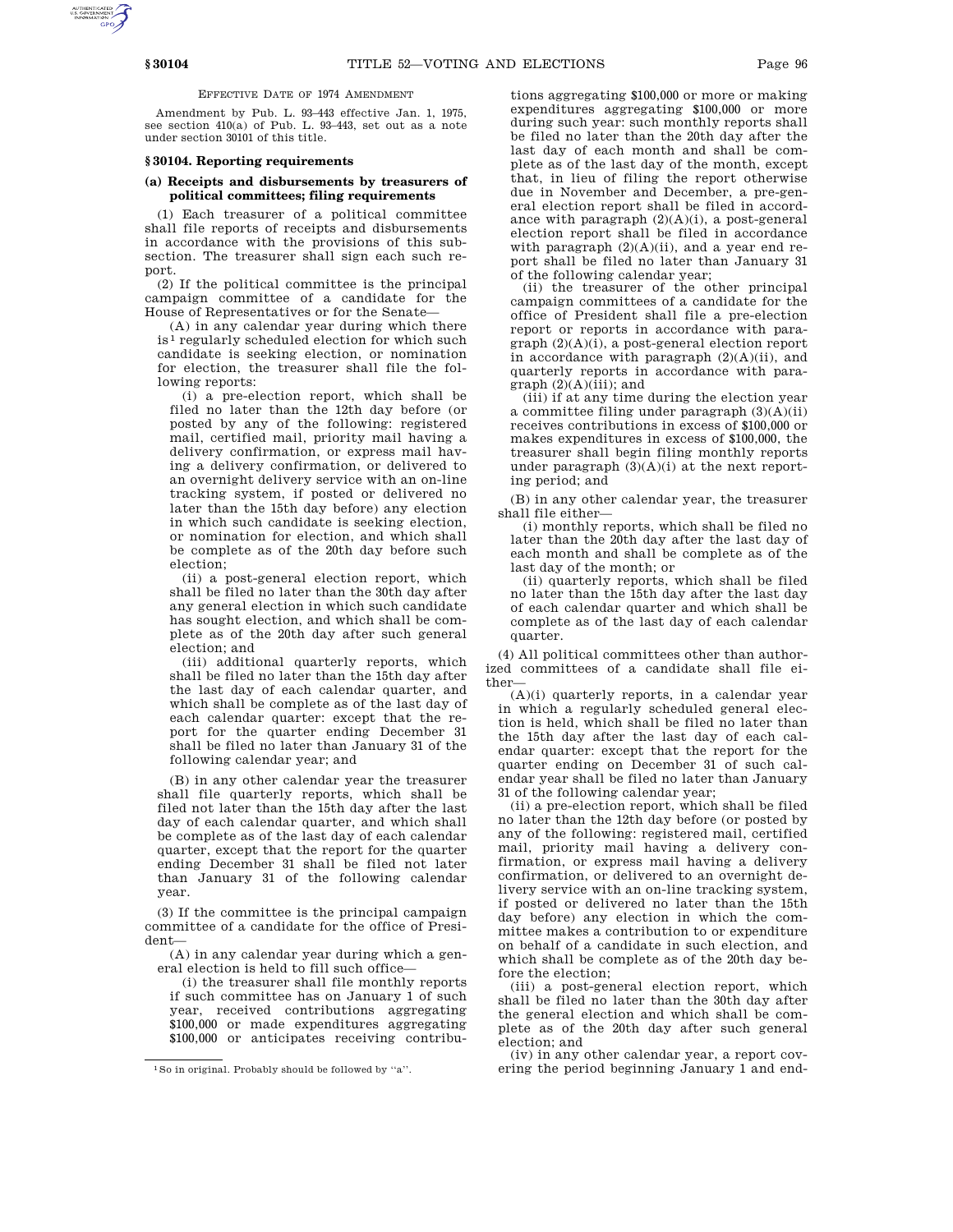ing June 30, which shall be filed no later than July 31 and a report covering the period beginning July 1 and ending December 31, which shall be filed no later than January 31 of the following calendar year; or

(B) monthly reports in all calendar years which shall be filed no later than the 20th day after the last day of the month and shall be complete as of the last day of the month, except that, in lieu of filing the reports otherwise due in November and December of any year in which a regularly scheduled general election is held, a pre-general election report shall be filed in accordance with paragraph (2)(A)(i), a post-general election report shall be filed in accordance with paragraph  $(2)(A)(ii)$ , and a year end report shall be filed no later than January 31 of the following calendar year.

Notwithstanding the preceding sentence, a national committee of a political party shall file the reports required under subparagraph (B).

(5) If a designation, report, or statement filed pursuant to this Act (other than under paragraph  $(2)(A)(i)$  or  $(4)(A)(ii)$  or subsection  $(g)(1)$  is sent by registered mail, certified mail, priority mail having a delivery confirmation, or express mail having a delivery confirmation, the United States postmark shall be considered the date of filing the designation, report or statement. If a designation, report or statement filed pursuant to this Act (other than under paragraph  $(2)(A)(i)$ ) or  $(4)(A)(ii)$ , or subsection  $(g)(1)$  is sent by an overnight delivery service with an on-line tracking system, the date on the proof of delivery to the delivery service shall be considered the date of filing of the designation, report, or statement.

 $(6)(A)$  The principal campaign committee of a candidate shall notify the Secretary or the Commission, and the Secretary of State, as appropriate, in writing, of any contribution of \$1,000 or more received by any authorized committee of such candidate after the 20th day, but more than 48 hours before, any election. This notification shall be made within 48 hours after the receipt of such contribution and shall include the name of the candidate and the office sought by the candidate, the identification of the contributor, and the date of receipt and amount of the contribution.

(B) NOTIFICATION OF EXPENDITURE FROM PER-SONAL FUNDS.—

(i) DEFINITION OF EXPENDITURE FROM PER-SONAL FUNDS.—In this subparagraph, the term ''expenditure from personal funds'' means—

(I) an expenditure made by a candidate using personal funds; and

(II) a contribution or loan made by a candidate using personal funds or a loan secured using such funds to the candidate's authorized committee.

(ii) DECLARATION OF INTENT.—Not later than the date that is 15 days after the date on which an individual becomes a candidate for the office of Senator, the candidate shall file a declaration stating the total amount of expenditures from personal funds that the candidate intends to make, or to obligate to make, with respect to the election that will exceed the State-by-State competitive and fair campaign formula with—

(I) the Commission; and

(II) each candidate in the same election.

(iii) INITIAL NOTIFICATION.—Not later than 24 hours after a candidate described in clause (ii) makes or obligates to make an aggregate amount of expenditures from personal funds in excess of 2 times the threshold amount in connection with any election, the candidate shall file a notification with—

(I) the Commission; and

(II) each candidate in the same election.

(iv) ADDITIONAL NOTIFICATION.—After a candidate files an initial notification under clause (iii), the candidate shall file an additional notification each time expenditures from personal funds are made or obligated to be made in an aggregate amount that  $exceed<sup>2</sup>$  \$10,000 with—

(I) the Commission; and

(II) each candidate in the same election.

Such notification shall be filed not later than 24 hours after the expenditure is made.

(v) CONTENTS.—A notification under clause (iii) or (iv) shall include—

(I) the name of the candidate and the office sought by the candidate;

(II) the date and amount of each expenditure; and

(III) the total amount of expenditures from personal funds that the candidate has made, or obligated to make, with respect to an election as of the date of the expenditure that is the subject of the notification.

(C) NOTIFICATION OF DISPOSAL OF EXCESS CON-TRIBUTIONS.—In the next regularly scheduled report after the date of the election for which a candidate seeks nomination for election to, or election to, Federal office, the candidate or the candidate's authorized committee shall submit to the Commission a report indicating the source and amount of any excess contributions (as determined under paragraph (1) of section 30116(i) of this title) and the manner in which the candidate or the candidate's authorized committee used such funds.

(D) ENFORCEMENT.—For provisions providing for the enforcement of the reporting requirements under this paragraph, see section 30109 of this title.

(E) The notification required under this paragraph shall be in addition to all other reporting requirements under this Act.

(7) The reports required to be filed by this subsection shall be cumulative during the calendar year to which they relate, but where there has been no change in an item reported in a previous report during such year, only the amount need be carried forward.

(8) The requirement for a political committee to file a quarterly report under paragraph  $(2)(A)(iii)$  or paragraph  $(4)(A)(i)$  shall be waived if such committee is required to file a pre-election report under paragraph (2)(A)(i), or paragraph  $(4)(A)(ii)$  during the period beginning on the 5th day after the close of the calendar quar-

<sup>2</sup>So in original. Probably should be ''exceeds''.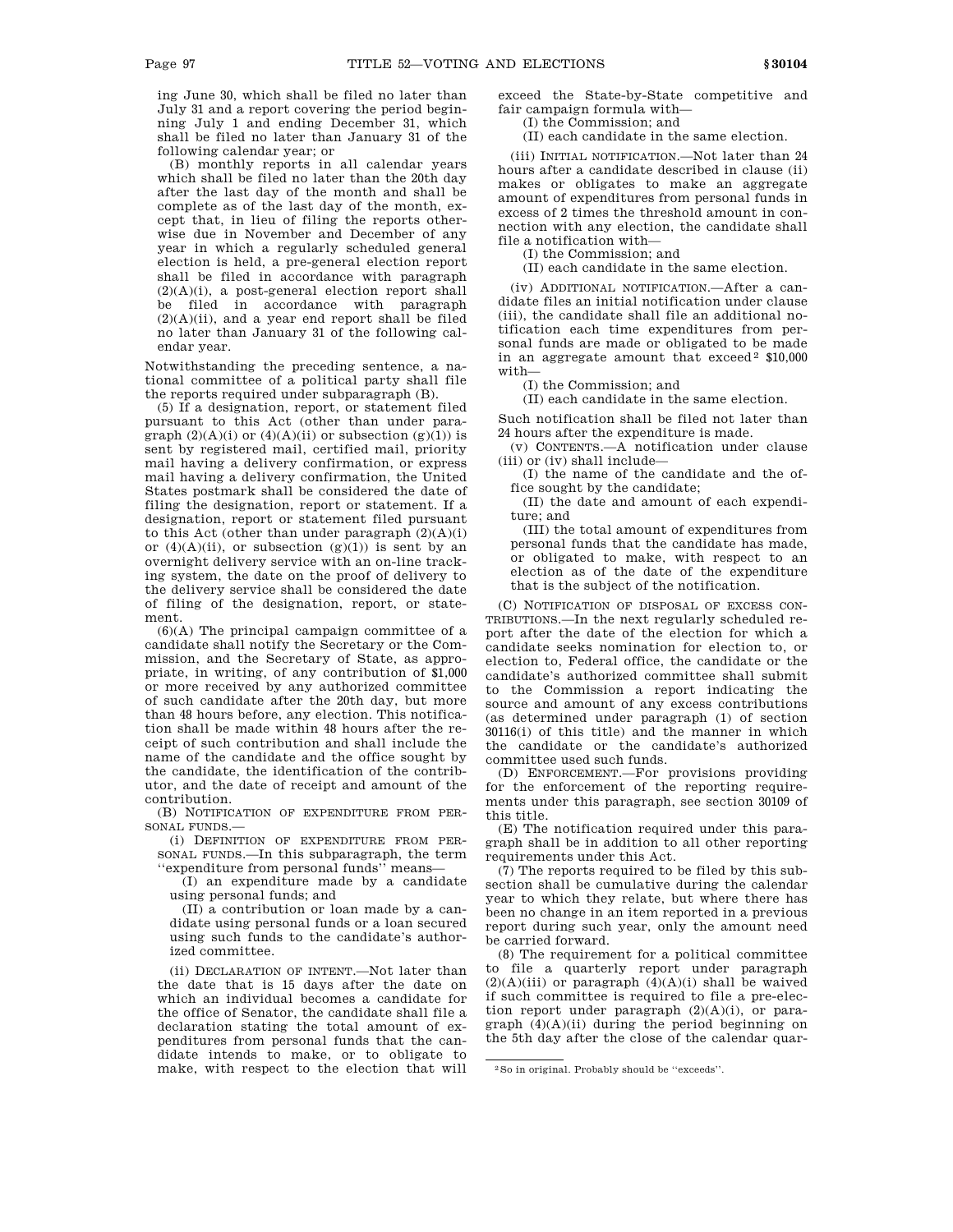ter and ending on the 15th day after the close of the calendar quarter.

(9) The Commission shall set filing dates for reports to be filed by principal campaign committees of candidates seeking election, or nomination for election, in special elections and political committees filing under paragraph  $(4)(A)$ which make contributions to or expenditures on behalf of a candidate or candidates in special elections. The Commission shall require no more than one pre-election report for each election and one post-election report for the election which fills the vacancy. The Commission may waive any reporting obligation of committees required to file for special elections if any report required by paragraph (2) or (4) is required to be filed within 10 days of a report required under this subsection. The Commission shall establish the reporting dates within 5 days of the setting of such election and shall publish such dates and notify the principal campaign committees of all candidates in such election of the reporting dates.

(10) The treasurer of a committee supporting a candidate for the office of Vice President (other than the nominee of a political party) shall file reports in accordance with paragraph (3).

(11)(A) The Commission shall promulgate a regulation under which a person required to file a designation, statement, or report under this Act—

(i) is required to maintain and file a designation, statement, or report for any calendar year in electronic form accessible by computers if the person has, or has reason to expect to have, aggregate contributions or expenditures in excess of a threshold amount determined by the Commission; and

(ii) may maintain and file a designation, statement, or report in electronic form or an alternative form if not required to do so under the regulation promulgated under clause (i).

(B) The Commission shall make a designation, statement, report, or notification that is filed with the Commission under this Act available for inspection by the public in the offices of the Commission and accessible to the public on the Internet not later than 48 hours (or not later than 24 hours in the case of a designation, statement, report, or notification filed electronically) after receipt by the Commission.

(C) In promulgating a regulation under this paragraph, the Commission shall provide methods (other than requiring a signature on the document being filed) for verifying designations, statements, and reports covered by the regulation. Any document verified under any of the methods shall be treated for all purposes (including penalties for perjury) in the same manner as a document verified by signature.

(D) As used in this paragraph, the term ''report'' means, with respect to the Commission, a report, designation, or statement required by this Act to be filed with the Commission.

(12) SOFTWARE FOR FILING OF REPORTS.—

(A) IN GENERAL.—The Commission shall—

(i) promulgate standards to be used by vendors to develop software that—

(I) permits candidates to easily record information concerning receipts and disbursements required to be reported under this Act at the time of the receipt or disbursement;

(II) allows the information recorded under subclause (I) to be transmitted immediately to the Commission; and

(III) allows the Commission to post the information on the Internet immediately upon receipt; and

(ii) make a copy of software that meets the standards promulgated under clause (i) available to each person required to file a designation, statement, or report in electronic form under this Act.

(B) ADDITIONAL INFORMATION.—To the extent feasible, the Commission shall require vendors to include in the software developed under the standards under subparagraph (A) the ability for any person to file any designation, statement, or report required under this Act in electronic form.

(C) REQUIRED USE.—Notwithstanding any provision of this Act relating to times for filing reports, each candidate for Federal office (or that candidate's authorized committee) shall use software that meets the standards promulgated under this paragraph once such software is made available to such candidate.

(D) REQUIRED POSTING.—The Commission shall, as soon as practicable, post on the Internet any information received under this paragraph.

# **(b) Contents of reports**

Each report under this section shall disclose— (1) the amount of cash on hand at the beginning of the reporting period;

(2) for the reporting period and the calendar year (or election cycle, in the case of an authorized committee of a candidate for Federal office), the total amount of all receipts, and the total amount of all receipts in the following categories:

(A) contributions from persons other than political committees;

(B) for an authorized committee, contributions from the candidate;

(C) contributions from political party committees;

(D) contributions from other political committees;

(E) for an authorized committee, transfers from other authorized committees of the same candidate;

(F) transfers from affiliated committees and, where the reporting committee is a political party committee, transfers from other political party committees, regardless of whether such committees are affiliated;

(G) for an authorized committee, loans made by or guaranteed by the candidate;

(H) all other loans;

(I) rebates, refunds, and other offsets to operating expenditures;

(J) dividends, interest, and other forms of receipts; and

(K) for an authorized committee of a candidate for the office of President, Federal funds received under chapter 95 and chapter 96 of title 26;

(3) the identification of each—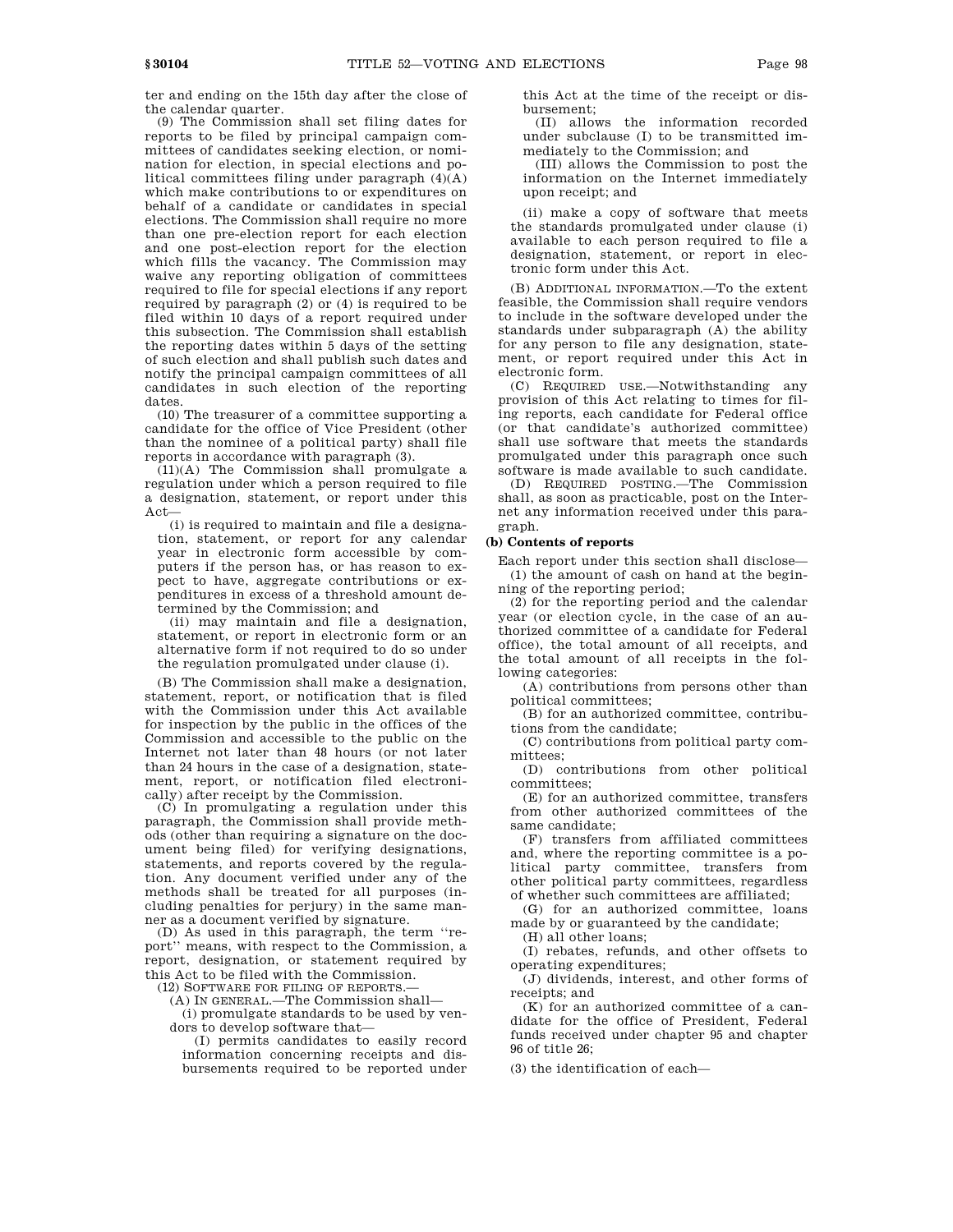(A) person (other than a political committee) who makes a contribution to the reporting committee during the reporting period, whose contribution or contributions have an aggregate amount or value in excess of \$200 within the calendar year (or election cycle, in the case of an authorized committee of a candidate for Federal office), or in any lesser amount if the reporting committee should so elect, together with the date and amount of any such contribution;

(B) political committee which makes a contribution to the reporting committee during the reporting period, together with the date and amount of any such contribution;

(C) authorized committee which makes a transfer to the reporting committee;

(D) affiliated committee which makes a transfer to the reporting committee during the reporting period and, where the reporting committee is a political party committee, each transfer of funds to the reporting committee from another political party committee, regardless of whether such committees are affiliated, together with the date and amount of such transfer;

(E) person who makes a loan to the reporting committee during the reporting period, together with the identification of any endorser or guarantor of such loan, and the date and amount or value of such loan;

(F) person who provides a rebate, refund, or other offset to operating expenditures to the reporting committee in an aggregate amount or value in excess of \$200 within the calendar year (or election cycle, in the case of an authorized committee of a candidate for Federal office), together with the date and amount of such receipt; and

(G) person who provides any dividend, interest, or other receipt to the reporting committee in an aggregate value or amount in excess of \$200 within the calendar year (or election cycle, in the case of an authorized committee of a candidate for Federal office), together with the date and amount of any such receipt;

(4) for the reporting period and the calendar year (or election cycle, in the case of an authorized committee of a candidate for Federal office), the total amount of all disbursements, and all disbursements in the following categories:

(A) expenditures made to meet candidate or committee operating expenses;

(B) for authorized committees, transfers to other committees authorized by the same candidate;

(C) transfers to affiliated committees and, where the reporting committee is a political party committee, transfers to other political party committees, regardless of whether they are affiliated;

(D) for an authorized committee, repayment of loans made by or guaranteed by the candidate;

(E) repayment of all other loans;

(F) contribution refunds and other offsets to contributions;

(G) for an authorized committee, any other disbursements;

(H) for any political committee other than an authorized committee—

(i) contributions made to other political committees;

(ii) loans made by the reporting committees;

(iii) independent expenditures;

(iv) expenditures made under section 30116(d) of this title; and

(v) any other disbursements; and

(I) for an authorized committee of a candidate for the office of President, disbursements not subject to the limitation of section 30116(b) of this title;

(5) the name and address of each—

(A) person to whom an expenditure in an aggregate amount or value in excess of \$200 within the calendar year is made by the reporting committee to meet a candidate or committee operating expense, together with the date, amount, and purpose of such operating expenditure;

(B) authorized committee to which a transfer is made by the reporting committee;

(C) affiliated committee to which a transfer is made by the reporting committee during the reporting period and, where the reporting committee is a political party committee, each transfer of funds by the reporting committee to another political party committee, regardless of whether such committees are affiliated, together with the date and amount of such transfers;

(D) person who receives a loan repayment from the reporting committee during the reporting period, together with the date and amount of such loan repayment; and

(E) person who receives a contribution refund or other offset to contributions from the reporting committee where such contribution was reported under paragraph (3)(A) of this subsection, together with the date and amount of such disbursement;

 $(6)(A)$  for an authorized committee, the name and address of each person who has received any disbursement not disclosed under paragraph (5) in an aggregate amount or value in excess of \$200 within the calendar year (or election cycle, in the case of an authorized committee of a candidate for Federal office), together with the date and amount of any such disbursement;

(B) for any other political committee, the name and address of each—

(i) political committee which has received a contribution from the reporting committee during the reporting period, together with the date and amount of any such contribution;

(ii) person who has received a loan from the reporting committee during the reporting period, together with the date and amount of such loan;

(iii) person who receives any disbursement during the reporting period in an aggregate amount or value in excess of \$200 within the calendar year (or election cycle, in the case of an authorized committee of a candidate for Federal office), in connection with an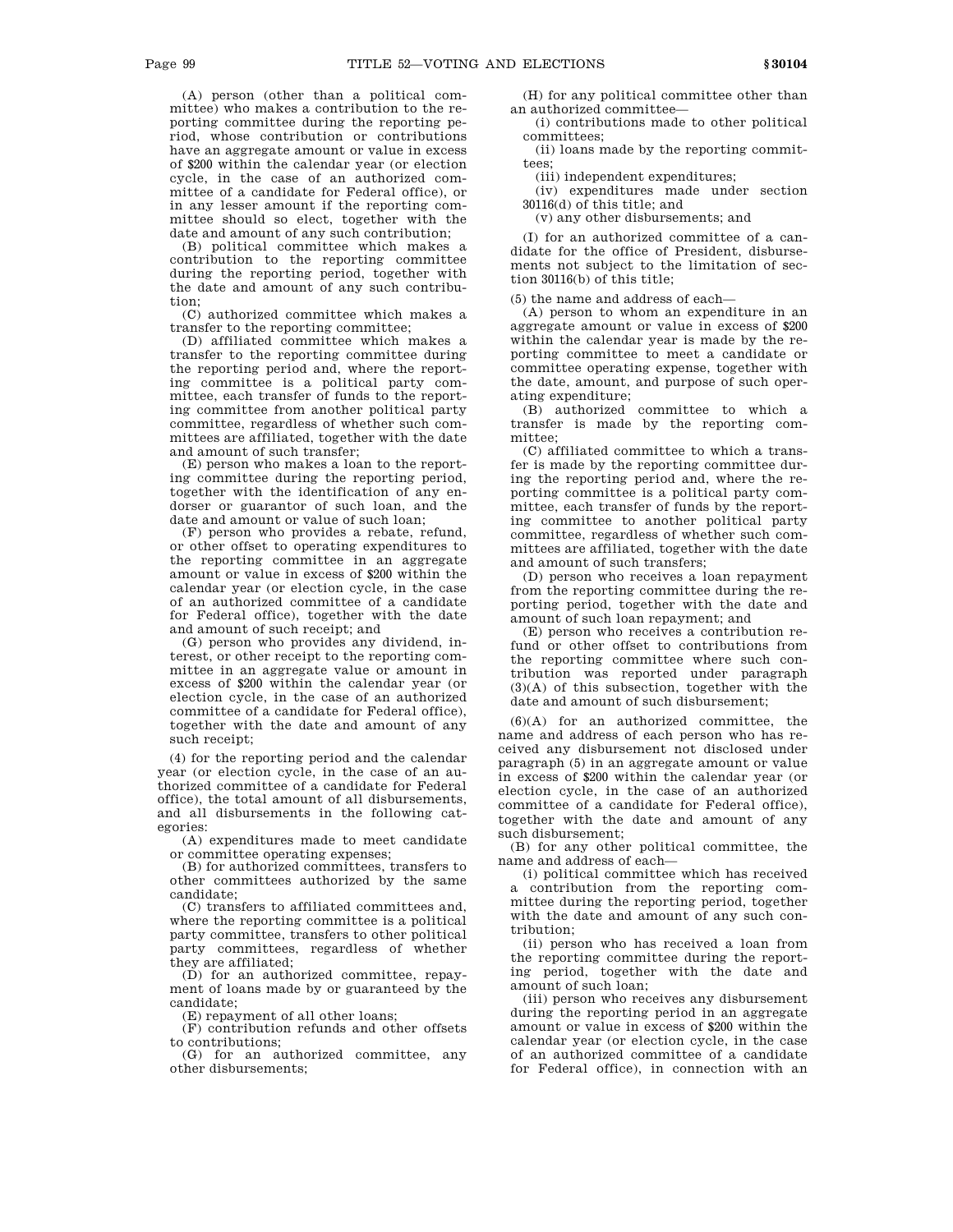independent expenditure by the reporting committee, together with the date, amount, and purpose of any such independent expenditure and a statement which indicates whether such independent expenditure is in support of, or in opposition to, a candidate, as well as the name and office sought by such candidate, and a certification, under penalty of perjury, whether such independent expenditure is made in cooperation, consultation, or concert, with, or at the request or suggestion of, any candidate or any authorized committee or agent of such committee;

(iv) person who receives any expenditure from the reporting committee during the reporting period in connection with an expenditure under section 30116(d) of this title, together with the date, amount, and purpose of any such expenditure as well as the name of, and office sought by, the candidate on whose behalf the expenditure is made; and

(v) person who has received any disbursement not otherwise disclosed in this paragraph or paragraph (5) in an aggregate amount or value in excess of \$200 within the calendar year (or election cycle, in the case of an authorized committee of a candidate for Federal office), from the reporting committee within the reporting period, together with the date, amount, and purpose of any such disbursement;

(7) the total sum of all contributions to such political committee, together with the total contributions less offsets to contributions and the total sum of all operating expenditures made by such political committee, together with total operating expenditures less offsets to operating expenditures, for both the reporting period and the calendar year (or election cycle, in the case of an authorized committee of a candidate for Federal office); and

(8) the amount and nature of outstanding debts and obligations owed by or to such political committee; and where such debts and obligations are settled for less than their reported amount or value, a statement as to the circumstances and conditions under which such debts or obligations were extinguished and the consideration therefor.

#### **(c) Statements by other than political committees; filing; contents; indices of expenditures**

(1) Every person (other than a political committee) who makes independent expenditures in an aggregate amount or value in excess of \$250 during a calendar year shall file a statement containing the information required under subsection  $(b)(3)(A)$  for all contributions received by such person.

(2) Statements required to be filed by this subsection shall be filed in accordance with subsection  $(a)(2)$ , and shall include—

(A) the information required by subsection  $(b)(6)(B)(iii)$ , indicating whether the independent expenditure is in support of, or in opposition to, the candidate involved;

(B) under penalty of perjury, a certification whether or not such independent expenditure is made in cooperation, consultation, or concert, with, or at the request or suggestion of,

any candidate or any authorized committee or agent of such candidate; and

(C) the identification of each person who made a contribution in excess of \$200 to the person filing such statement which was made for the purpose of furthering an independent expenditure.

(3) The Commission shall be responsible for expeditiously preparing indices which set forth, on a candidate-by-candidate basis, all independent expenditures separately, including those reported under subsection  $(b)(6)(B)(iii)$ , made by or for each candidate, as reported under this subsection, and for periodically publishing such indices on a timely pre-election basis.

# **(d) Filing by facsimile device or electronic mail**

(1) Any person who is required to file a statement under subsection (c) or (g) of this section, except statements required to be filed electronically pursuant to subsection  $(a)(11)(A)(i)$  may file the statement by facsimile device or electronic mail, in accordance with such regulations as the Commission may promulgate.

(2) The Commission shall make a document which is filed electronically with the Commission pursuant to this paragraph accessible to the public on the Internet not later than 24 hours after the document is received by the Commission.

(3) In promulgating a regulation under this paragraph, the Commission shall provide methods (other than requiring a signature on the document being filed) for verifying the documents covered by the regulation. Any document verified under any of the methods shall be treated for all purposes (including penalties for perjury) in the same manner as a document verified by signature.

#### **(e) Political committees**

## **(1) National and congressional political committees**

The national committee of a political party, any national congressional campaign committee of a political party, and any subordinate committee of either, shall report all receipts and disbursements during the reporting period.

# **(2) Other political committees to which section 30125 of this title applies**

#### **(A) In general**

In addition to any other reporting requirements applicable under this Act, a political committee (not described in paragraph (1)) to which section 30125(b)(1) of this title applies shall report all receipts and disbursements made for activities described in section  $30101(20)(A)$  of this title, unless the aggregate amount of such receipts and disbursements during the calendar year is less than \$5,000.

## **(B) Specific disclosure by State and local parties of certain non-Federal amounts permitted to be spent on Federal election activity**

Each report by a political committee under subparagraph (A) of receipts and disbursements made for activities described in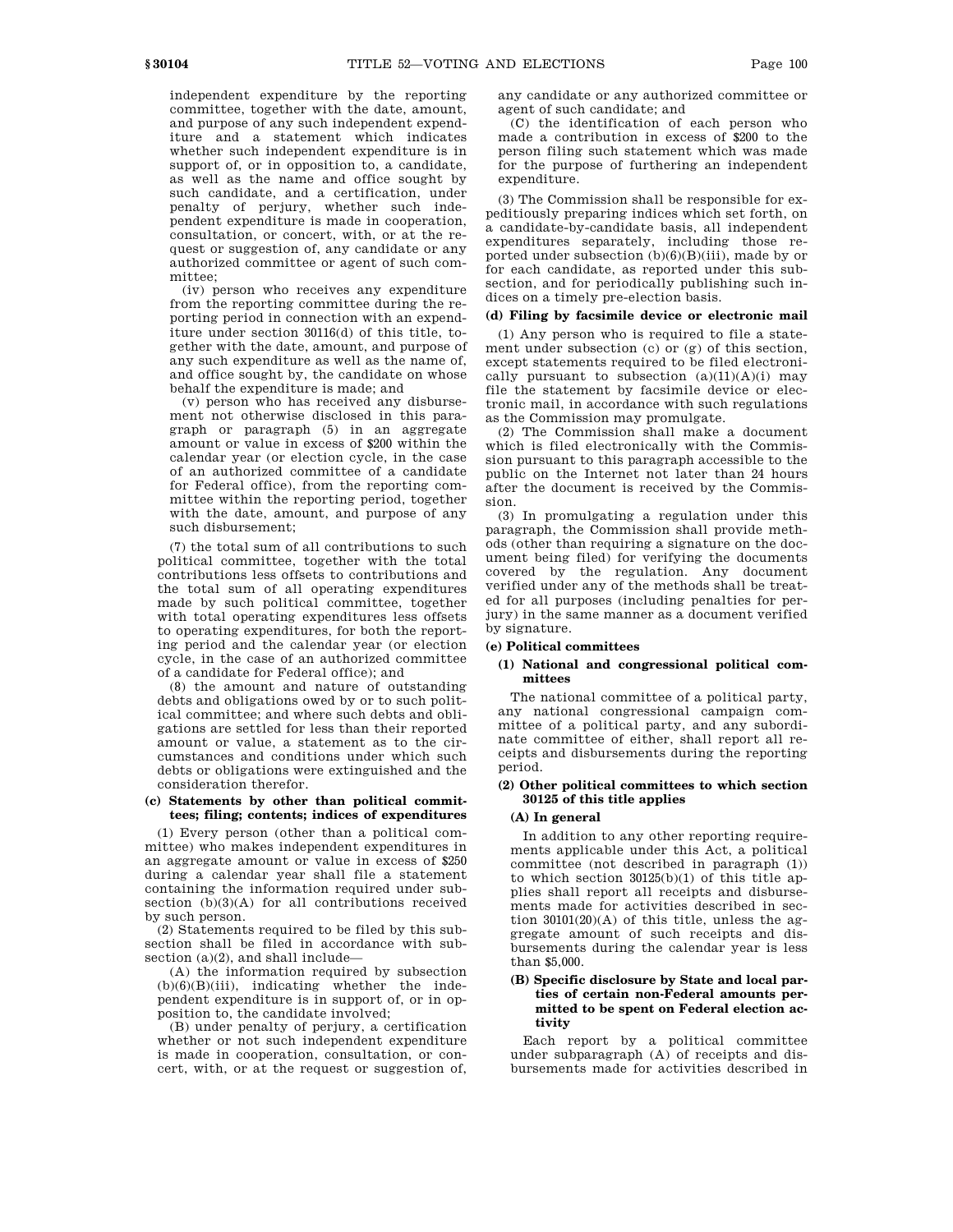section 30101(20)(A) of this title shall include a disclosure of all receipts and disbursements described in section 30125(b)(2)(A) and (B) of this title.

# **(3) Itemization**

If a political committee has receipts or disbursements to which this subsection applies from or to any person aggregating in excess of \$200 for any calendar year, the political committee shall separately itemize its reporting for such person in the same manner as required in paragraphs (3)(A), (5), and (6) of subsection (b).

# **(4) Reporting periods**

Reports required to be filed under this subsection shall be filed for the same time periods required for political committees under subsection  $(a)(4)(B)$ .

# **(f) Disclosure of electioneering communications (1) Statement required**

Every person who makes a disbursement for the direct costs of producing and airing electioneering communications in an aggregate amount in excess of \$10,000 during any calendar year shall, within 24 hours of each disclosure date, file with the Commission a statement containing the information described in paragraph (2).

## **(2) Contents of statement**

Each statement required to be filed under this subsection shall be made under penalty of perjury and shall contain the following information:

(A) The identification of the person making the disbursement, of any person sharing or exercising direction or control over the activities of such person, and of the custodian of the books and accounts of the person making the disbursement.

(B) The principal place of business of the person making the disbursement, if not an individual.

(C) The amount of each disbursement of more than \$200 during the period covered by the statement and the identification of the person to whom the disbursement was made.

(D) The elections to which the electioneering communications pertain and the names (if known) of the candidates identified or to be identified.

(E) If the disbursements were paid out of a segregated bank account which consists of funds contributed solely by individuals who are United States citizens or nationals or lawfully admitted for permanent residence (as defined in section  $1101(a)(20)$  of title 8) directly to this account for electioneering communications, the names and addresses of all contributors who contributed an aggregate amount of \$1,000 or more to that account during the period beginning on the first day of the preceding calendar year and ending on the disclosure date. Nothing in this subparagraph is to be construed as a prohibition on the use of funds in such a segregated account for a purpose other than electioneering communications.

(F) If the disbursements were paid out of funds not described in subparagraph (E), the

names and addresses of all contributors who contributed an aggregate amount of \$1,000 or more to the person making the disbursement during the period beginning on the first day of the preceding calendar year and ending on the disclosure date.

# **(3) Electioneering communication**

For purposes of this subsection—

## **(A) In general**

(i) The term ''electioneering communication'' means any broadcast, cable, or satellite communication which—

(I) refers to a clearly identified candidate for Federal office;

(II) is made within—

(aa) 60 days before a general, special, or runoff election for the office sought by the candidate; or

(bb) 30 days before a primary or preference election, or a convention or caucus of a political party that has authority to nominate a candidate, for the office sought by the candidate; and

(III) in the case of a communication which refers to a candidate for an office other than President or Vice President, is targeted to the relevant electorate.

(ii) If clause (i) is held to be constitutionally insufficient by final judicial decision to support the regulation provided herein, then the term "electioneering communication'' means any broadcast, cable, or satellite communication which promotes or supports a candidate for that office, or attacks or opposes a candidate for that office (regardless of whether the communication expressly advocates a vote for or against a candidate) and which also is suggestive of no plausible meaning other than an exhortation to vote for or against a specific candidate. Nothing in this subparagraph shall be construed to affect the interpretation or application of section 100.22(b) of title 11, Code of Federal Regulations.

## **(B) Exceptions**

The term ''electioneering communication'' does not include—

(i) a communication appearing in a news story, commentary, or editorial distributed through the facilities of any broadcasting station, unless such facilities are owned or controlled by any political party, political committee, or candidate;

(ii) a communication which constitutes an expenditure or an independent expenditure under this Act;

(iii) a communication which constitutes a candidate debate or forum conducted pursuant to regulations adopted by the Commission, or which solely promotes such a debate or forum and is made by or on behalf of the person sponsoring the debate or forum; or

(iv) any other communication exempted under such regulations as the Commission may promulgate (consistent with the requirements of this paragraph) to ensure the appropriate implementation of this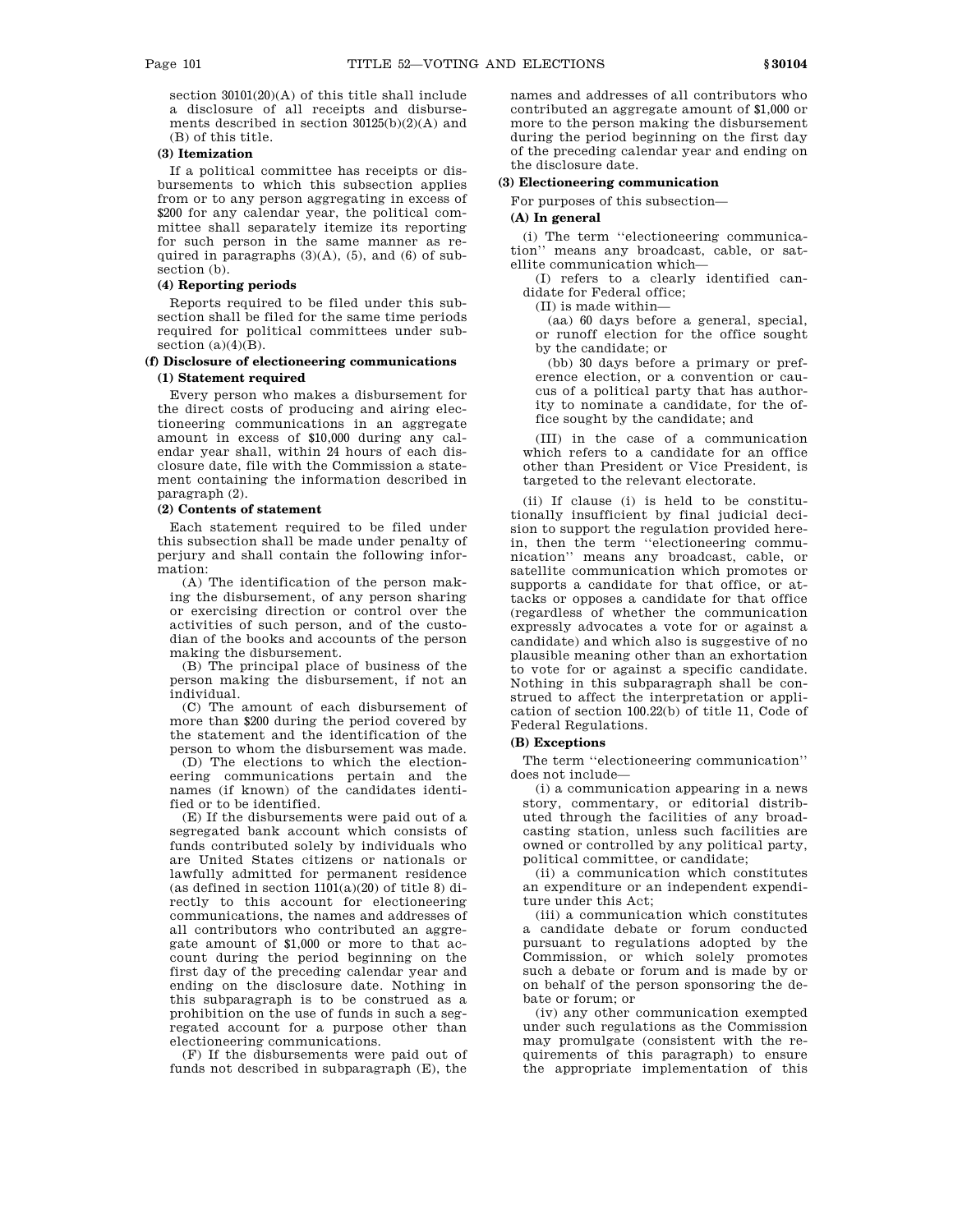paragraph, except that under any such regulation a communication may not be exempted if it meets the requirements of this paragraph and is described in section  $30101(20)(A)(iii)$  of this title.

## **(C) Targeting to relevant electorate**

For purposes of this paragraph, a communication which refers to a clearly identified candidate for Federal office is ''targeted to the relevant electorate'' if the communication can be received by 50,000 or more persons—

(i) in the district the candidate seeks to represent, in the case of a candidate for Representative in, or Delegate or Resident Commissioner to, the Congress; or

(ii) in the State the candidate seeks to represent, in the case of a candidate for Senator.

#### **(4) Disclosure date**

For purposes of this subsection, the term ''disclosure date'' means—

(A) the first date during any calendar year by which a person has made disbursements for the direct costs of producing or airing electioneering communications aggregating in excess of \$10,000; and

(B) any other date during such calendar year by which a person has made disbursements for the direct costs of producing or airing electioneering communications aggregating in excess of \$10,000 since the most recent disclosure date for such calendar year.

## **(5) Contracts to disburse**

For purposes of this subsection, a person shall be treated as having made a disbursement if the person has executed a contract to make the disbursement.

#### **(6) Coordination with other requirements**

Any requirement to report under this subsection shall be in addition to any other reporting requirement under this Act.

# **(7) Coordination with title 26**

Nothing in this subsection may be construed to establish, modify, or otherwise affect the definition of political activities or electioneering activities (including the definition of participating in, intervening in, or influencing or attempting to influence a political campaign on behalf of or in opposition to any candidate for public office) for purposes of title 26.

# **(g) Time for reporting certain expenditures**

# **(1) Expenditures aggregating \$1,000**

# **(A) Initial report**

A person (including a political committee) that makes or contracts to make independent expenditures aggregating \$1,000 or more after the 20th day, but more than 24 hours, before the date of an election shall file a report describing the expenditures within 24 hours.

#### **(B) Additional reports**

After a person files a report under subparagraph (A), the person shall file an additional report within 24 hours after each time the person makes or contracts to make independent expenditures aggregating an additional \$1,000 with respect to the same election as that to which the initial report relates.

# **(2) Expenditures aggregating \$10,000 (A) Initial report**

A person (including a political committee) that makes or contracts to make independent expenditures aggregating \$10,000 or more at any time up to and including the 20th day before the date of an election shall file a report describing the expenditures within 48 hours.

# **(B) Additional reports**

After a person files a report under subparagraph (A), the person shall file an additional report within 48 hours after each time the person makes or contracts to make independent expenditures aggregating an additional \$10,000 with respect to the same election as that to which the initial report relates.

## **(3) Place of filing; contents**

A report under this subsection—

(A) shall be filed with the Commission; and (B) shall contain the information required by subsection  $(b)(6)(B)(iii)$ , including the name of each candidate whom an expenditure is intended to support or oppose.

#### **(4) Time of filing for expenditures aggregating \$1,000**

Notwithstanding subsection (a)(5), the time at which the statement under paragraph (1) is received by the Commission or any other recipient to whom the notification is required to be sent shall be considered the time of filing of the statement with the recipient.

#### **(h) Reports from Inaugural Committees**

The Federal Election Commission shall make any report filed by an Inaugural Committee under section 510 of title 36 accessible to the public at the offices of the Commission and on the Internet not later than 48 hours after the report is received by the Commission.

# **(i) Disclosure of bundled contributions**

## **(1) Required disclosure**

Each committee described in paragraph (6) shall include in the first report required to be filed under this section after each covered period (as defined in paragraph (2)) a separate schedule setting forth the name, address, and employer of each person reasonably known by the committee to be a person described in paragraph (7) who provided 2 or more bundled contributions to the committee in an aggregate amount greater than the applicable threshold (as defined in paragraph (3)) during the covered period, and the aggregate amount of the bundled contributions provided by each such person during the covered period.

# **(2) Covered period**

In this subsection, a ''covered period'' means, with respect to a committee—

(A) the period beginning January 1 and ending June 30 of each year;

(B) the period beginning July 1 and ending December 31 of each year; and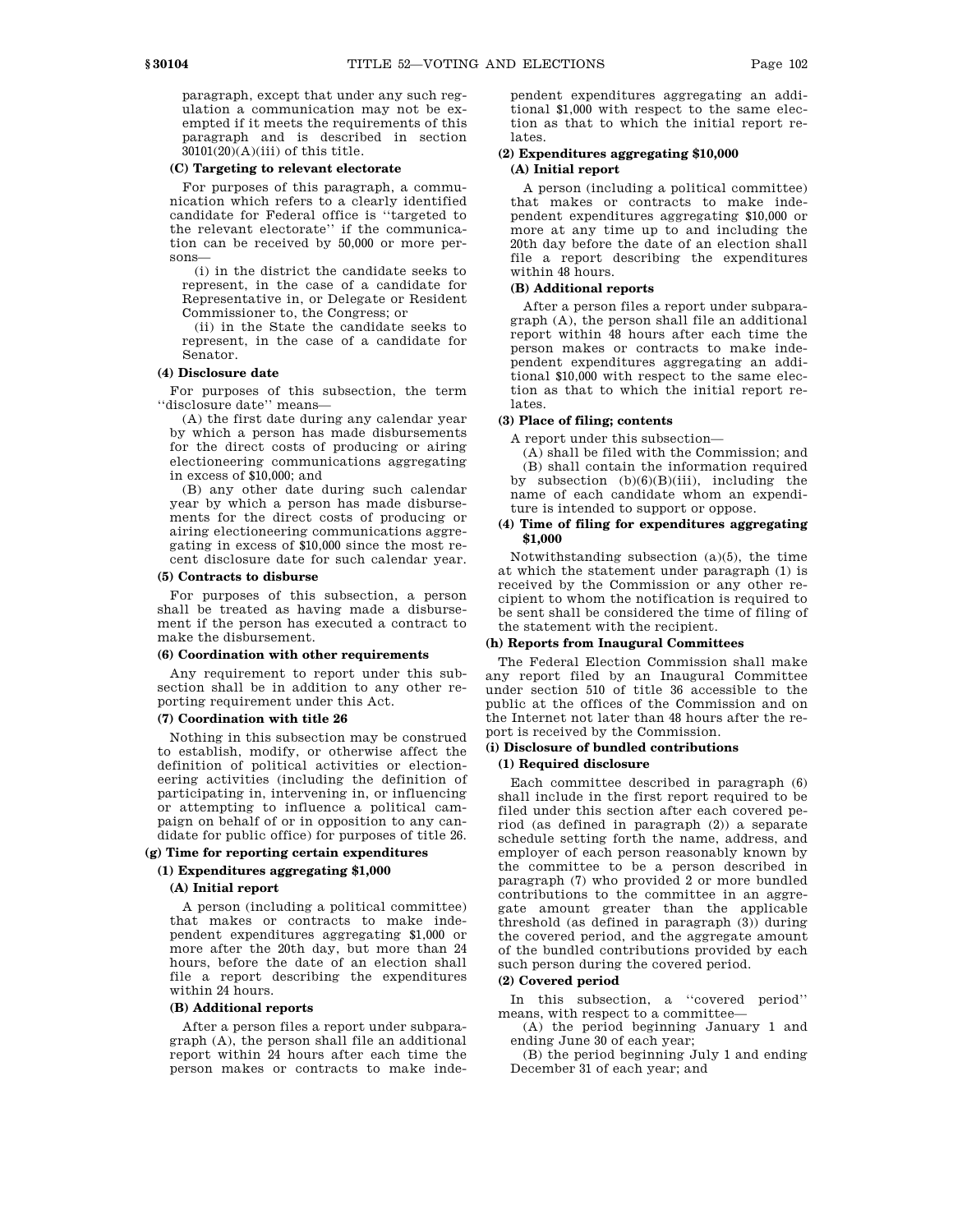(C) any reporting period applicable to the committee under this section during which any person described in paragraph (7) provided 2 or more bundled contributions to the committee in an aggregate amount greater than the applicable threshold.

# **(3) Applicable threshold**

## **(A) In general**

In this subsection, the ''applicable threshold'' is \$15,000, except that in determining whether the amount of bundled contributions provided to a committee by a person described in paragraph (7) exceeds the applicable threshold, there shall be excluded any contribution made to the committee by the person or the person's spouse.

# **(B) Indexing**

In any calendar year after 2007, section  $30116(c)(1)(B)$  of this title shall apply to the amount applicable under subparagraph (A) in the same manner as such section applies to the limitations established under subsections  $(a)(1)(A)$ ,  $(a)(1)(B)$ ,  $(a)(3)$ , and  $(h)$  of such section, except that for purposes of applying such section to the amount applicable under subparagraph (A), the ''base period'' shall be 2006.

# **(4) Public availability**

The Commission shall ensure that, to the greatest extent practicable—

(A) information required to be disclosed under this subsection is publicly available through the Commission website in a manner that is searchable, sortable, and downloadable; and

(B) the Commission's public database containing information disclosed under this subsection is linked electronically to the websites maintained by the Secretary of the Senate and the Clerk of the House of Representatives containing information filed pursuant to the Lobbying Disclosure Act of 1995 [2 U.S.C. 1601 et seq.].

#### **(5) Regulations**

Not later than 6 months after September 14, 2007, the Commission shall promulgate regulations to implement this subsection. Under such regulations, the Commission—

(A) may, notwithstanding paragraphs (1) and (2), provide for quarterly filing of the schedule described in paragraph (1) by a committee which files reports under this section more frequently than on a quarterly basis;

(B) shall provide guidance to committees with respect to whether a person is reasonably known by a committee to be a person described in paragraph (7), which shall include a requirement that committees consult the websites maintained by the Secretary of the Senate and the Clerk of the House of Representatives containing information filed pursuant to the Lobbying Disclosure Act of 1995;

(C) may not exempt the activity of a person described in paragraph (7) from disclosure under this subsection on the grounds that the person is authorized to engage in fundraising for the committee or any other similar grounds; and

(D) shall provide for the broadest possible disclosure of activities described in this subsection by persons described in paragraph (7) that is consistent with this subsection.

#### **(6) Committees described**

A committee described in this paragraph is an authorized committee of a candidate, a leadership PAC, or a political party committee.

### **(7) Persons described**

A person described in this paragraph is any person, who, at the time a contribution is forwarded to a committee as described in paragraph  $(8)(A)(i)$  or is received by a committee as described in paragraph  $(8)(A)(ii)$ , is-

(A) a current registrant under section 4(a) of the Lobbying Disclosure Act of 1995 [2 U.S.C. 1603(a)];

(B) an individual who is listed on a current registration filed under section 4(b)(6) of such Act [2 U.S.C. 1603(b)(6)] or a current report under section  $5(b)(2)(C)$  of such Act  $[2]$  $U.S.C. 1604(b)(2)(C)$ ; or

(C) a political committee established or controlled by such a registrant or individual.

# **(8) Definitions**

For purposes of this subsection, the following definitions apply:

# **(A) Bundled contribution**

The term ''bundled contribution'' means, with respect to a committee described in paragraph (6) and a person described in paragraph (7), a contribution (subject to the applicable threshold) which is—

(i) forwarded from the contributor or contributors to the committee by the person; or

(ii) received by the committee from a contributor or contributors, but credited by the committee or candidate involved (or, in the case of a leadership PAC, by the individual referred to in subparagraph (B) involved) to the person through records, designations, or other means of recognizing that a certain amount of money has been raised by the person.

## **(B) Leadership PAC**

The term ''leadership PAC'' means, with respect to a candidate for election to Federal office or an individual holding Federal office, a political committee that is directly or indirectly established, financed, maintained or controlled by the candidate or the individual but which is not an authorized committee of the candidate or individual and which is not affiliated with an authorized committee of the candidate or individual, except that such term does not include a political committee of a political party.

(Pub. L. 92–225, title III, §304, Feb. 7, 1972, 86 Stat. 14; Pub. L. 93–443, title II, §§204(a)–(d), 208(c)(4), Oct. 15, 1974, 88 Stat. 1276–1278, 1286; Pub. L. 94–283, title I, §104, May 11, 1976, 90 Stat.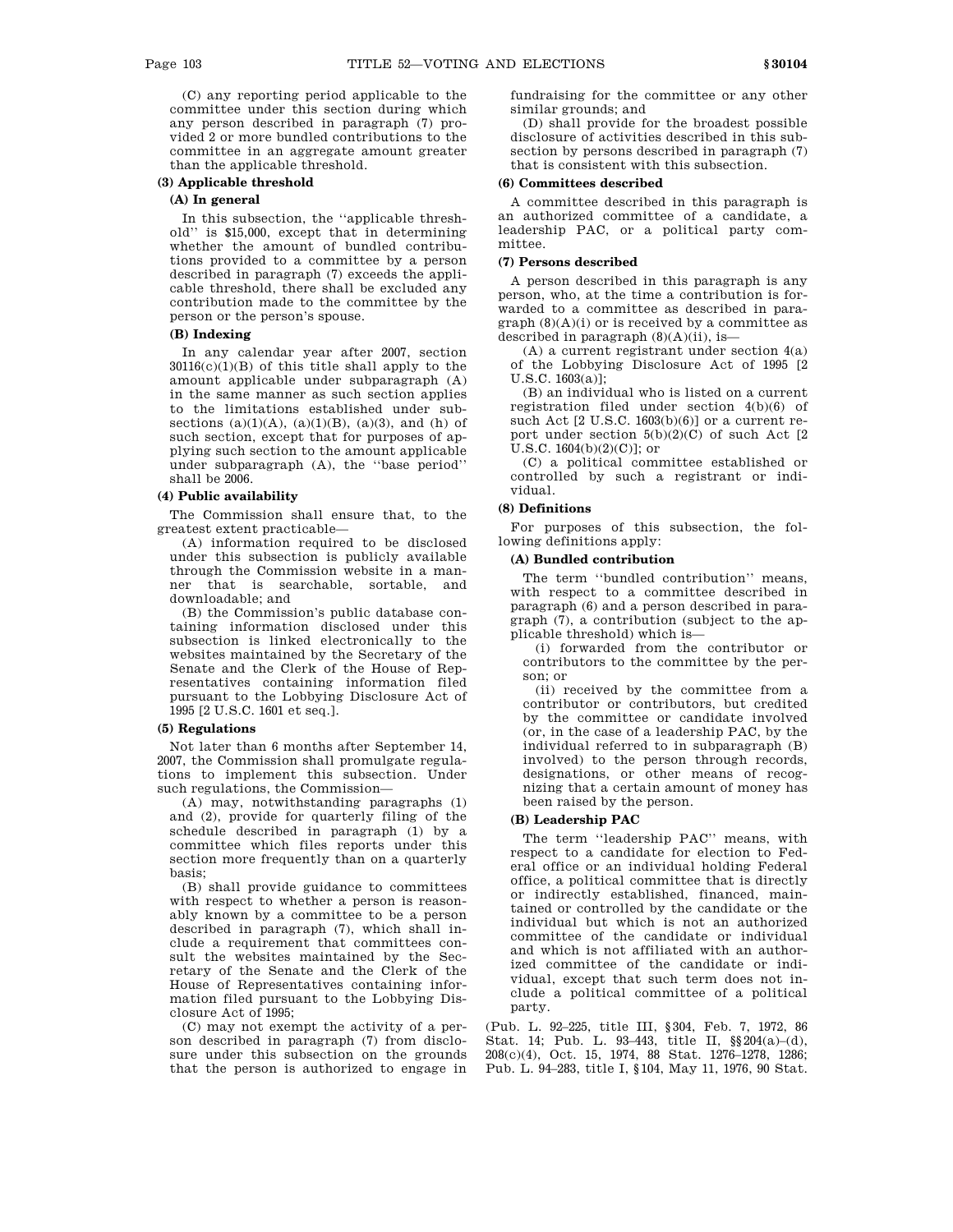480; Pub. L. 96–187, title I, §104, Jan. 8, 1980, 93 Stat. 1348; Pub. L. 99–514, §2, Oct. 22, 1986, 100 Stat. 2095; Pub. L. 104–79, §§1(a), 3(b), Dec. 28, 1995, 109 Stat. 791, 792; Pub. L. 106–58, title VI, §§639(a), 641(a), Sept. 29, 1999, 113 Stat. 476, 477; Pub. L. 106–346, §101(a) [title V, §502(a), (c)], Oct. 23, 2000, 114 Stat. 1356, 1356A–49; Pub. L. 107–155, title I, §103(a), title II, §§201(a), 212, title III, §§304(b), 306, 308(b), title V, §§501, 503, Mar. 27, 2002, 116 Stat. 87, 88, 93, 99, 102, 104, 114, 115; Pub. L. 108–199, div. F, title VI, §641, Jan. 23, 2004, 118 Stat. 359; Pub. L. 110–81, title II, §204(a), Sept. 14, 2007, 121 Stat. 744.)

#### **Editorial Notes**

#### REFERENCES IN TEXT

This Act, referred to in text, means the Federal Election Campaign Act of 1971, as defined by section 30101 of this title.

The Lobbying Disclosure Act of 1995, referred to in subsec. (i)(4)(B), (5)(B), is Pub. L. 104–65, Dec. 19, 1995, 109 Stat. 691, which is classified principally to chapter 26 (§1601 et seq.) of Title 2, The Congress. For complete classification of this Act to the Code, see Short Title note set out under section 1601 of Title 2 and Tables.

#### **CODIFICATION**

Section was formerly classified to section 434 of Title 2, The Congress, prior to editorial reclassification and renumbering as this section.

#### AMENDMENTS

2007—Subsec. (i). Pub. L. 110–81 added subsec. (i).

2004—Subsec. (a)(2)(A)(i), (4)(A)(ii). Pub. L. 108–199, §641(1), substituted ''(or posted by any of the following: registered mail, certified mail, priority mail having a delivery confirmation, or express mail having a delivery confirmation, or delivered to an overnight delivery service with an on-line tracking system, if posted or delivered no later than the 15th day before)'' for ''(or posted by registered or certified mail no later than the 15th day before)''.

Subsec. (a)(5). Pub. L. 108–199, §641(2), added par. (5) and struck out former par. (5) which read as follows: ''If a designation, report, or statement filed pursuant to this Act (other than under paragraph  $(2)(A)(i)$  or  $(4)(\mathrm{A})(\mathrm{ii}),$  or subsection  $(\mathrm{g})(1)$  of this section) is sent by registered or certified mail, the United States postmark shall be considered the date of filing of the designation, report, or statement.''

2002—Subsec. (a)(2)(B). Pub. L. 107–155, §503(a), substituted ''the treasurer shall file quarterly reports, which shall be filed not later than the 15th day after the last day of each calendar quarter, and which shall be complete as of the last day of each calendar quarter, except that the report for the quarter ending December 31 shall be filed not later than January 31 of the following calendar year.'' for ''the following reports shall be filed:

''(i) a report covering the period beginning January 1 and ending June 30, which shall be filed no later than July 31; and

''(ii) a report covering the period beginning July 1 and ending December 31, which shall be filed no later than January 31 of the following calendar year.''

Subsec. (a)(4). Pub. L. 107–155, §503(b), inserted concluding provisions.

Subsec. (a)(5). Pub. L. 107–155, §212(b)(2)(A), substituted "subsection  $(g)(1)$ " for "the second sentence of subsection (c)(2) of this section''.

Subsec. (a)(6)(B) to (E). Pub. L. 107–155, §304(b), added subpars. (B) to (D) and redesignated former subpar. (B) as  $(E)$ .

Subsec. (a)(11)(B). Pub. L. 107–155, §501, amended subpar. (B) generally. Prior to amendment, subpar. (B) read as follows: ''The Commission shall make a designation, statement, report, or notification that is filed electronically with the Commission accessible to the public on the Internet not later than 24 hours after the designation, statement, report, or notification is received by the Commission.''

Subsec. (a)(12). Pub. L. 107–155, §306, added par. (12).

Subsec. (c)(2). Pub. L. 107–155, §212(a)(1), struck out concluding provisions which read as follows: ''Any independent expenditure (including those described in subsection  $(b)(6)(B)(iii)$  of this section) aggregating \$1,000 or more made after the 20th day, but more than 24 hours, before any election shall be filed within 24 hours after such independent expenditure is made. Such statement shall be filed with the Secretary or the Commission and the Secretary of State and shall contain the information required by subsection  $(b)(6)(B)(iii)$  of this section indicating whether the independent expenditure is in support of, or in opposition to, the candidate involved. Notwithstanding subsection (a)(5) of this section, the time at which the statement under this subsection is received by the Secretary, the Commission, or any other recipient to whom the notification is required to be sent shall be considered the time of filing of the statement with the recipient.''

Subsec. (d)(1). Pub. L. 107–155, §212(b)(2)(B), inserted "or (g)" after "subsection (c)"

Subsec. (e). Pub. L. 107–155, §103(a), added subsec. (e). Subsec. (f). Pub. L. 107–155, §201(a), added subsec. (f). Subsec. (g). Pub. L. 107–155, §212(a)(2), added subsec.  $(g)$ 

Subsec. (g)(4). Pub. L. 107–155, §212(b)(1), added par.  $(4)$ 

Subsec. (h). Pub. L. 107–155, §308(b), added subsec. (h). 2000—Subsec. (a)(5). Pub. L. 106–346, §101(a) [title V, §502(c)(2)], substituted "or (4)(A)(ii), or the second sentence of subsection  $(c)(2)$ " for "or  $(4)(A)(ii)$ "

Subsec. (c)(2). Pub. L. 106–346, §101(a) [title V, §502(c)(1)], in concluding provisions, substituted "shall be filed within'' for ''shall be reported within'' and inserted at end ''Notwithstanding subsection (a)(5) of this section, the time at which the statement under this subsection is received by the Secretary, the Commission, or any other recipient to whom the notification is required to be sent shall be considered the time of filing of the statement with the recipient.''

Subsec. (d). Pub. L. 106–346, §101(a) [title V, §502(a)], added subsec. (d).

1999—Subsec. (a)(11). Pub. L. 106–58, §639(a), added par. (11) and struck out former par. (11) which read as follows:

''(11)(A) The Commission shall permit reports required by this Act to be filed and preserved by means of computer disk or any other appropriate electronic format or method, as determined by the Commission.

''(B) In carrying out subparagraph (A) with respect to filing of reports, the Commission shall provide for one or more methods (other than requiring a signature on the report being filed) for verifying reports filed by means of computer disk or other electronic format or method. Any verification under the preceding sentence shall be treated for all purposes (including penalties for perjury) in the same manner as a verification by signature.

''(C) As used in this paragraph, the term 'report' means, with respect to the Commission, a report, designation, or statement required by this Act to be filed with the Commission.''

Subsec. (b)(2) to (4), (6), (7). Pub. L. 106–58, §641(a), which directed insertion of "(or election cycle, in the case of an authorized committee of a candidate for Federal office)'' after ''calendar year'' wherever appearing in pars.  $(2)$ – $(4)$ ,  $(6)$ ,  $(7)$  of section 304 $(b)$  of the Federal Election Campaign Act, was executed by making the insertions in this section, which is section 304(b) of the Federal Election Campaign Act of 1971, to reflect the probable intent of Congress.

1995—Subsec.  $(a)(6)(A)$ . Pub. L. 104–79, §3(b)(1), substituted ''notify the Secretary'' for ''notify the Clerk, the Secretary,'' in first sentence.

Subsec. (a)(11). Pub. L. 104–79,  $(1)$ , added par. (11).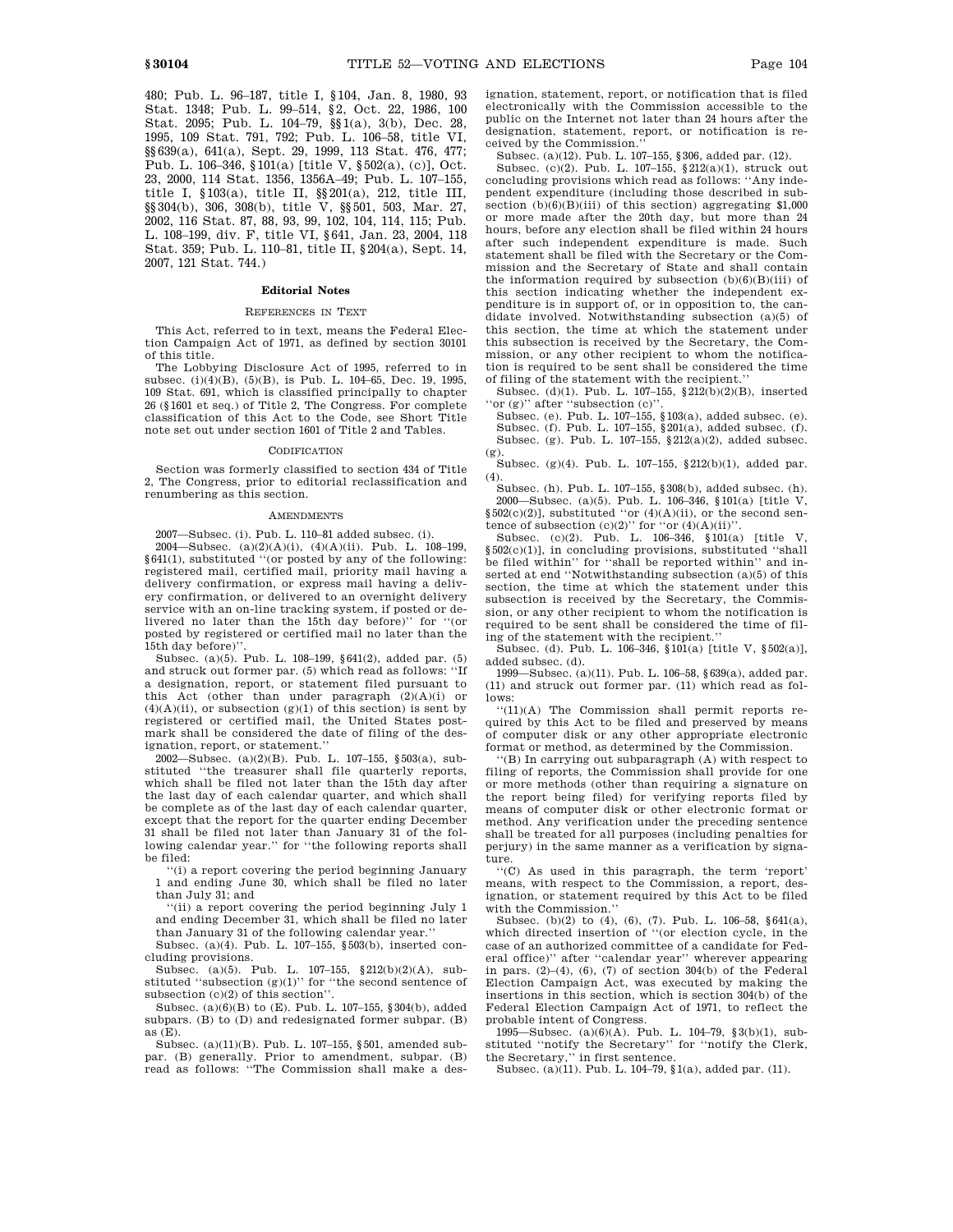Subsec. (c)(2). Pub. L. 104–79, §3(b)(2), substituted ''filed with the Secretary'' for ''filed with the Clerk, the Secretary,'' in last sentence.

1986—Subsec. (b)(2)(K). Pub. L. 99–514 substituted ''Internal Revenue Code of 1986'' for ''Internal Revenue Code of 1954'', which for purposes of codification was translated as ''title 26'' thus requiring no change in text.

1980—Pub. L. 96–187 completely revised this section by changing the reporting requirements of candidates and committees so as to substantially reduce the maximum number of reports to be filed while maintaining full and adequate disclosure of campaign activities.

1976—Subsec. (a)(1)(C). Pub. L. 94–283, §104(a), inserted provisions covering reports which must be filed in any year in which a candidate is not on the ballot for election to Federal office.

Subsec. (a)(2). Pub. L. 94–283, §104(b), substituted ''committee authorized by a candidate to raise contributions or make expenditures on his behalf, other than the candidate's principal campaign committee, shall file the reports required under this section with the candidate's principal campaign committee'' for ''committee which is not a principal campaign committee shall file the reports required under this section with the appropriate principal campaign committee''.

Subsec. (b). Pub. L. 94–283, §104(c), added par. (13), redesignated former par. (13) as (14), and provided that committee treasurers and candidates be deemed to be in compliance with this subsection when they show that best efforts have been used to obtain and submit the information required by this subsection.

Subsec. (e). Pub.  $\hat{L}$ . 94–283, §104(d), designated existing provisions as par. (1), substituted ''independent expenditures expressly advocating the election or defeat of a clearly identifiable candidate'' for ''expenditures'', ''\$100 during a calendar year'' for ''\$100 within a calendar year'', and '', on a form prepared by the Commission, a statement containing the information required of a person who makes a contribution in excess of \$100 to a candidate or political committee and the information required of a candidate or political committee receiving such a contribution'' for ''a statement containing the information required by this section. Statements required by this subsection shall be filed on the dates on which reports by political committees are filed but need not be cumulative'', and added pars. (2) and (3).

1974—Subsec. (a)(1). Pub. L. 93-443,  $\S(204(a)(1), (2),$  $208(c)(4)(A)$ , substituted provisions of cls. (A) to (D) respecting filing of reports and that ''Any contribution of \$1,000 or more received after the fifteenth day, but more than 48 hours, before any election shall be reported within 48 hours after its receipt.'' for prior requirement that ''Such reports shall be filed on the tenth day of March, June, and September, in each year, and on the fifteenth and fifth days next preceding the date on which an election is held, and also by the thirty-first day of January. Such reports shall be complete as of such date as the supervisory officer may prescribe, which shall not be less than five days before the date of filing, except that any contribution of \$5,000 or more received after the last report is filed prior to the election shall be reported within forty-eight hours after its receipt.''; designated existing provisions as par. (1), inserting introductory text ''Except as provided by paragraph (2),''; and substituted ''Commission'' and ''it'' for ''appropriate supervisory officer'' and ''him'' in first sentence, respectively.

Subsec. (a)(2), (3). Pub. L. 93–443, §204(a)(2), added

pars. (2) and (3). Subsec. (b)(5). Pub. L. 93–443, §204(b)(1), required information respecting guarantors.

Subsec. (b)(8). Pub. L. 93–443, §204(b)(2), required the report to disclose the total receipts less transfers between political committees which support the same candidate and which do not support more than one candidate.

Subsec. (b)(9), (10). Pub. L. 93–443, §204(b)(3), substituted ''identification'' for ''full name and mailing address (occupation and the principal place of business, if any)'' in pars. (9) and (10).

Subsec. (b)(11). Pub. L. 93–443, §204(b)(4), required the report to disclose the total expenditures less transfers between political committees which support the same candidate and which do not support more than one candidate.

Subsec. (b)(12). Pub. L. 93–443, §§204(b)(5), 208(c)(4)(B), required the report to include a statement as to the circumstances and conditions under which any debt or obligation is extinguished and the consideration therefor and substituted "Commission" for "supervisory officer''.

Subsec. (b)(13). Pub. L. 93–443, §208(c)(4)(B), substituted ''Commission'' for ''supervisory officer''.

Subsecs. (d), (e). Pub. L.  $93-443$ ,  $204(c)$ , added subsec. (d) and incorporated provisions of former section 435 of this title in provisions designated as subsec. (e), substituting ''Commission'' for ''supervisory officer'' therein.

# **Statutory Notes and Related Subsidiaries**

#### EFFECTIVE DATE OF 2007 AMENDMENT

Pub. L. 110–81, title II, §204(b), Sept. 14, 2007, 121 Stat. 746, provided that: ''The amendment made by subsection (a) [amending this section] shall apply with respect to reports filed under section 304 of the Federal Election Campaign Act [52 U.S.C. 30104] after the expiration of the 3-month period which begins on the date that the regulations required to be promulgated by the Federal Election Commission under section 304(i)(5) of such Act (as added by subsection (a)) become final.''

Pub. L. 110–81, title II, §215, Sept. 14, 2007, 121 Stat. 751, provided that: ''Except as otherwise provided in sections 203, 204, 206, 211, 212, and 213, the amendments made by this title [see Tables for classification] shall apply with respect to registrations under the Lobbying Disclosure Act of 1995 [2 U.S.C. 1601 et seq.] having an effective date of January 1, 2008, or later and with respect to quarterly reports under that Act covering calendar quarters beginning on or after January 1, 2008.''

#### EFFECTIVE DATE OF 2002 AMENDMEN

Amendment by Pub. L. 107–155 effective Nov. 6, 2002, except that amendment by sections 103(a), 201(a), 212, 304(b), 501, and 503 of Pub. L. 107–155 not applicable with respect to runoff elections, recounts, or election contests resulting from elections held prior to Nov. 6, 2002, see section 402 of Pub. L. 107–155, set out as an Effective Date of 2002 Amendment; Regulations note under section 30101 of this title.

#### EFFECTIVE DATE OF 2000 AMENDMENT

Amendment by Pub. L. 106–346 applicable with respect to elections occurring after January 2001, see section 101(a) [title V,  $\S\,502\mathrm{(d)}$  ] of Pub. L. 106–346, set out as a note under section 30101 of this title.

#### EFFECTIVE DATE OF 1999 AMENDMENT

Pub. L. 106–58, title VI, §639(b), Sept. 29, 1999, 113 Stat. 476, provided that: ''The amendments made by this section [amending this section] shall be effective for reporting periods beginning after December 31, 2000.''

Pub. L. 106–58, title VI, §641(b), Sept. 29, 1999, 113 Stat. 477, provided that: "The amendment made by this section [amending this section] shall become effective with respect to reporting periods beginning after December 31, 2000.''

#### EFFECTIVE DATE OF 1995 AMENDMENT

Amendment by section 1(a) of Pub. L. 104–79 applicable with respect to reports for periods beginning after Dec. 31, 1996, see section 1(c) of Pub. L. 104–79, set out as a note under section 30102 of this title.

Amendment by section 3(b) of Pub. L. 104–79 applica-ble with respect to reports, designations, and statements required to be filed after Dec. 31, 1995, see section